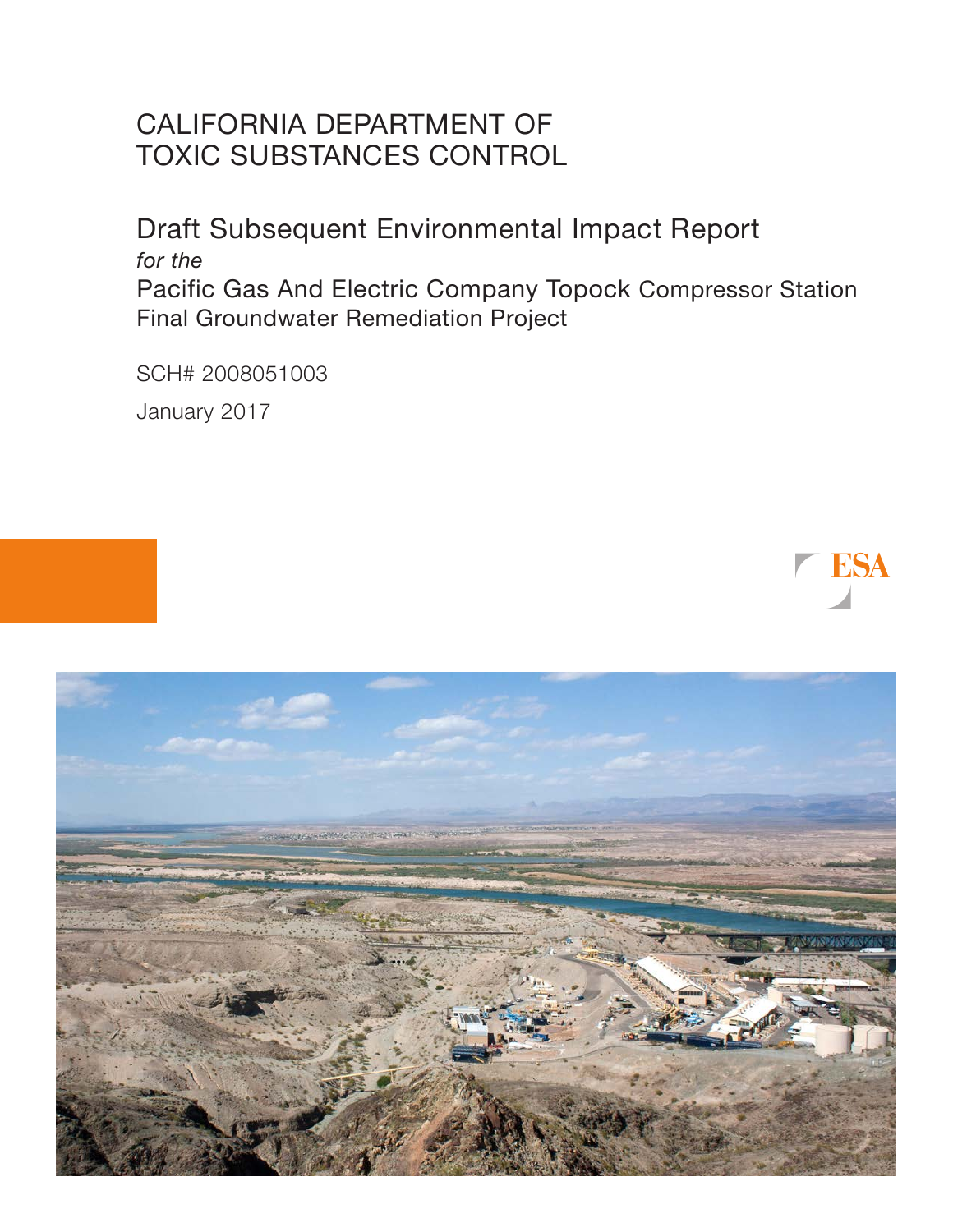# CALIFORNIA DEPARTMENT OF TOXIC SUBSTANCES CONTROL

Draft Subsequent Environmental Impact Report *for the* Pacific Gas And Electric Company Topock Compressor Station Final Groundwater Remediation Project

SCH# 2008051003

January 2017

ESA

626 Wilshire Boulevard Suite 1100 Los Angeles, CA 90017 213.599.4300 www.esassoc.com **Camarillo** Irvine **Oakland** Orlando Pasadena Petaluma Portland Sacramento San Diego San Francisco Santa Monica Seattle Tampa 120112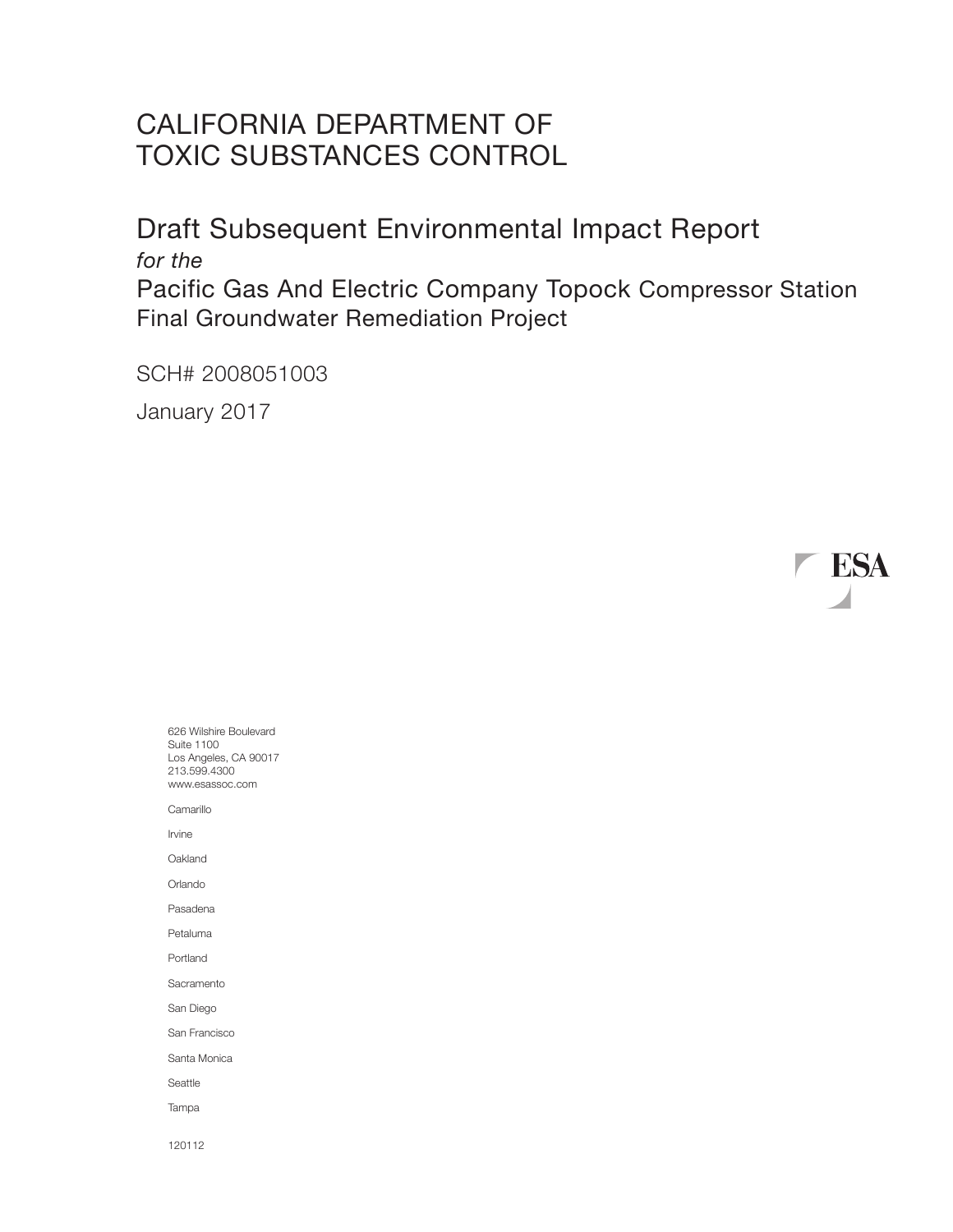# **TABLE OF CONTENTS**

# **Topock Compressor Station Final Groundwater Remediation Project Draft Subsequent Environmental Impact Report**

#### Page

| 1.             |      |  |
|----------------|------|--|
|                | 1.1  |  |
|                | 1.2  |  |
|                | 1.3  |  |
|                | 1.4  |  |
|                | 1.5  |  |
|                | 1.6  |  |
|                | 1.7  |  |
|                | 1.8  |  |
| 2.             |      |  |
|                | 2.1  |  |
|                | 2.2  |  |
|                | 2.3  |  |
|                | 2.4  |  |
|                | 2.5  |  |
|                | 2.6  |  |
|                | 2.7  |  |
|                | 2.8  |  |
|                |      |  |
|                |      |  |
|                | 3.1  |  |
|                | 3.2  |  |
|                | 3.3  |  |
|                | 3.4  |  |
|                | 3.5  |  |
|                | 3.6  |  |
|                | 3.7  |  |
|                | 3.8  |  |
|                | 3.9  |  |
|                | 3.10 |  |
| $\mathbf{4}$ . |      |  |
|                | 4.1  |  |
|                | 4.2  |  |
|                | 4.3  |  |
|                | 4.4  |  |
|                | 4.5  |  |
|                | 4.6  |  |
|                | 4.7  |  |
|                | 4.8  |  |
|                | 4.9  |  |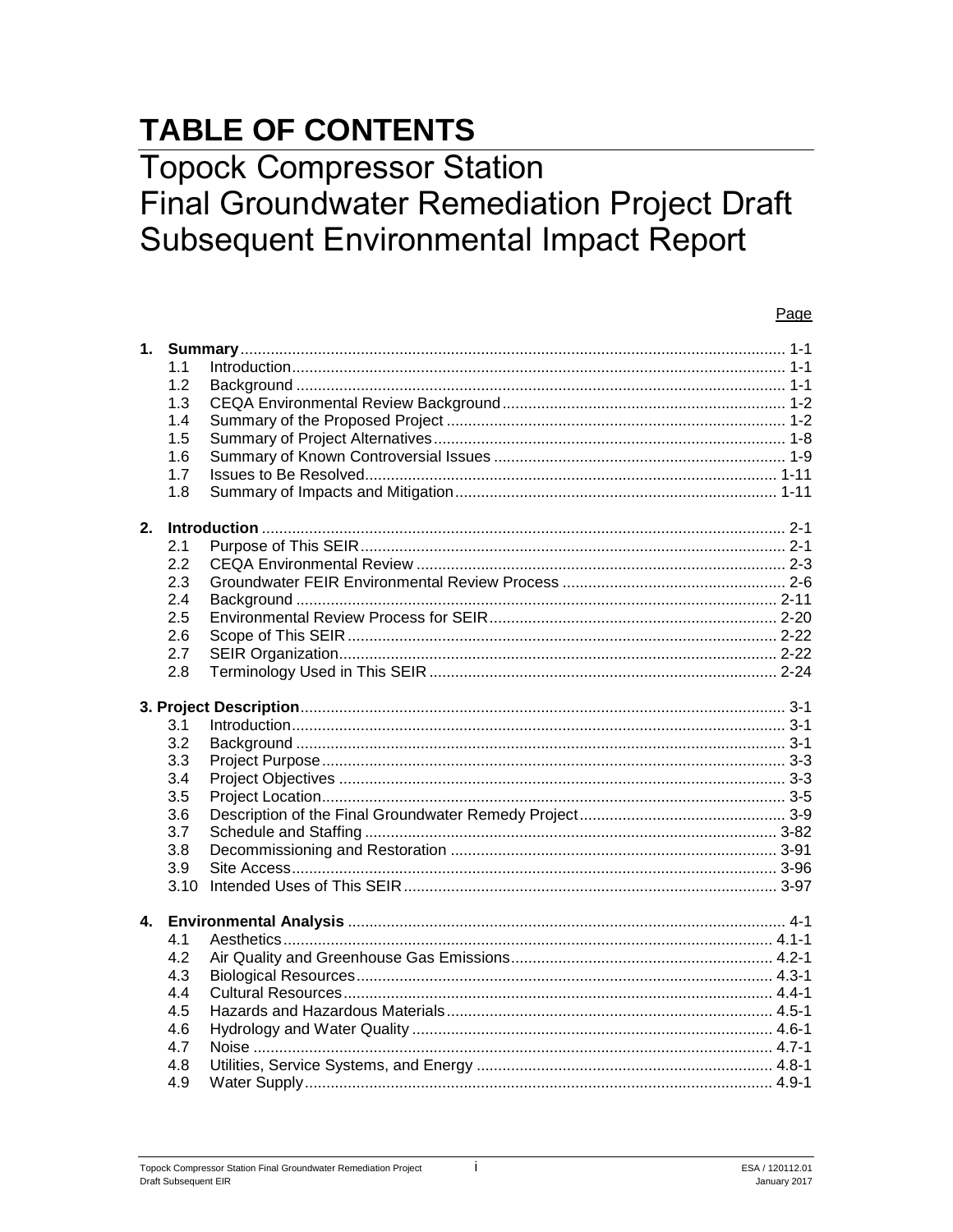| 5 <sub>1</sub> | 5.1<br>Significant Irreversible Environmental Changes that Would Be Caused by the<br>5.2 |  |  |
|----------------|------------------------------------------------------------------------------------------|--|--|
|                | 5.3                                                                                      |  |  |
| 6.             |                                                                                          |  |  |
|                | 6.1                                                                                      |  |  |
|                | 6.2                                                                                      |  |  |
|                | 6.3                                                                                      |  |  |
|                | 6.4                                                                                      |  |  |
|                | 6.5                                                                                      |  |  |
|                |                                                                                          |  |  |
|                | 7.1                                                                                      |  |  |
|                | 7.2                                                                                      |  |  |
|                | 7.3                                                                                      |  |  |
|                | 7.4                                                                                      |  |  |
|                | 7.5                                                                                      |  |  |
|                | 7.6                                                                                      |  |  |
|                | 7.7                                                                                      |  |  |
| 8              |                                                                                          |  |  |
| 9              |                                                                                          |  |  |
|                | 9.1                                                                                      |  |  |
|                | 9.2                                                                                      |  |  |
|                |                                                                                          |  |  |

## **Appendices**

| AQ            | Air Quality & GHG Assumptions and Calculations                                     |
|---------------|------------------------------------------------------------------------------------|
| <b>BOD</b>    | Basis of Design Report/Pre-Final (100%) Design Submittal for the Final Groundwater |
|               | Remedy, PG&E Topock Compressor Station, Needles, California                        |
|               | (provided under separate cover)                                                    |
| COM           | <b>PG&amp;E Topock Tribal Communications Summary Table</b>                         |
| <b>ENERGY</b> | <b>Energy Calculations</b>                                                         |
| <b>GWMM</b>   | Groundwater FEIR and SEIR Mitigation Measures Comparison Table                     |
| IS.           | Modified Initial Study                                                             |
| <b>NOI</b>    | Noise Calculations                                                                 |
| NOP           | Notice of Preparation                                                              |
| SCO           | Scoping Report                                                                     |
| TRA           | <b>Traffic Impact Analysis Report</b>                                              |
| WAT           | 2013 Water Board Memorandum                                                        |
|               |                                                                                    |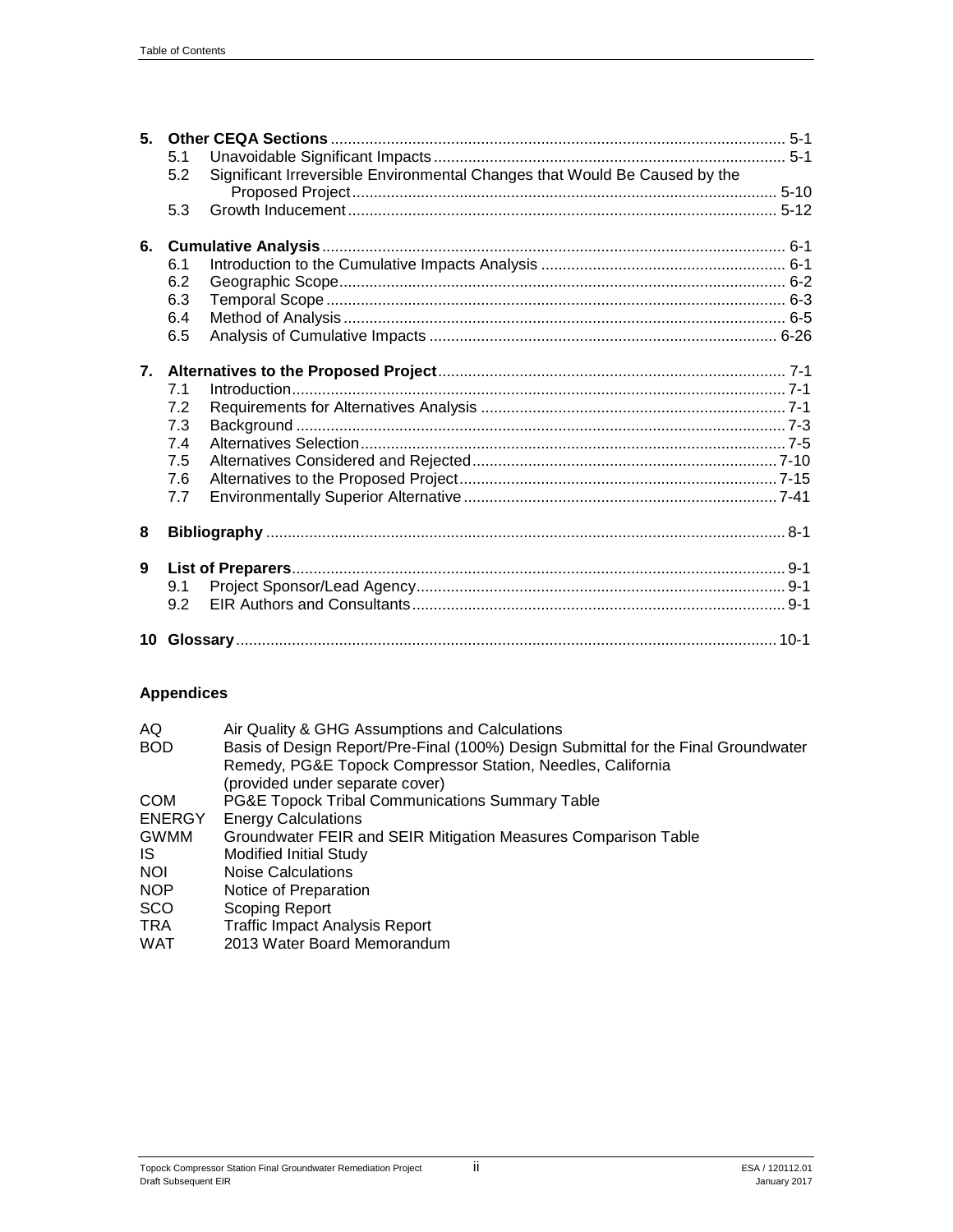| <b>Figures</b> |                                                                                    |  |
|----------------|------------------------------------------------------------------------------------|--|
| $2 - 1$        |                                                                                    |  |
| $3 - 1$        |                                                                                    |  |
| $3 - 2$        |                                                                                    |  |
| $3 - 3$        | Final Groundwater Remedy Project Components: Overview Map  3-13                    |  |
| $3-3a$         | Final Groundwater Remedy Project Components: Detail Map 1  3-14                    |  |
| $3-3b$         | Final Groundwater Remedy Project Components: Detail Map 2 3-15                     |  |
| $3-3c$         | Final Groundwater Remedy Project Components: Detail Map 3 3-16                     |  |
| $3-3d$         |                                                                                    |  |
| $3-3e$         | Final Groundwater Remedy Project Components: Detail Map 5  3-18                    |  |
| $3-3f$         | Final Groundwater Remedy Project Components: Detail Map 6  3-19                    |  |
| $3-3g$         | Final Groundwater Remedy Project Components: Detail Map 7  3-20                    |  |
| $3-3h$         | Final Groundwater Remedy Project Components: Detail Map 8 3-21                     |  |
| $3 - 4$        |                                                                                    |  |
| $3-5$          | Final Groundwater Remedy Project Components in California  3-39                    |  |
| $3-6$          |                                                                                    |  |
| $3-7a$         |                                                                                    |  |
| $3-7b$         | Construction Headquarters and Long-Term Remedy Support Area 3-50                   |  |
| $3 - 8$        |                                                                                    |  |
| $3-9$          |                                                                                    |  |
| $3 - 10$       | Approximate Schedule Overlap from Construction / Remedial Action Work Plan 3-84    |  |
| $4.1 - 1$      |                                                                                    |  |
| $4.1 - 2A$     |                                                                                    |  |
| $4.1 - 2B$     |                                                                                    |  |
| 4.1-2C         |                                                                                    |  |
| 4.1-2D         |                                                                                    |  |
| $4.1 - 3$      |                                                                                    |  |
| $4.1 - 4A$     | Updated Key Representative Photographs - Viewpoints 1 and 2 4.1-17                 |  |
| $4.1 - 4B$     | Updated Key Representative Photographs - Viewpoints 3 and 4  4.1-18                |  |
| $4.1 - 4C$     | Updated Key Representative Photographs - Viewpoints 5 and 6 4.1-19                 |  |
| $4.1 - 4D$     | Updated Key Representative Photographs - Viewpoints 7 and 8  4.1-20                |  |
| $4.1 - 4E$     | Updated Key Representative Photographs - Viewpoints 9 and 10  4.1-21               |  |
| $4.1 - 4F$     | Updated Key Representative Photographs - Viewpoints 11 and 12 4.1-22               |  |
| $4.1 - 4G$     | Updated Key Representative Photographs - Viewpoints 13 and 14  4.1-23              |  |
| $4.1 - 4H$     | Updated Key Representative Photographs - Viewpoints A and B  4.1-24                |  |
| $4.1 - 41$     | Updated Key Representative Photographs - Viewpoints C and D 4.1-25                 |  |
| $4.1 - 4J$     | Updated Key Representative Photographs - Viewpoints E and F  4.1-26                |  |
| $4.1 - 4K$     |                                                                                    |  |
| $4.1 - 5A$     |                                                                                    |  |
| $4.1 - 5B$     |                                                                                    |  |
| $4.1 - 6A$     |                                                                                    |  |
| $4.1 - 6B$     |                                                                                    |  |
| $4.1 - 7A$     |                                                                                    |  |
|                | 4.1-7B Visual Simulation of the Project from Viewpoint 6 - Construction 4.1-45     |  |
| 4.1-7C         | Visual Simulation of the Project from Viewpoint 6 - Decommissioning of IM-3 4.1-46 |  |
| $4.1 - 8A$     |                                                                                    |  |
| 4.1-8B         |                                                                                    |  |
| 4.1-9A         |                                                                                    |  |
| 4.1-9B         |                                                                                    |  |
| $4.1 - 10A$    |                                                                                    |  |
| $4.1 - 10B$    |                                                                                    |  |
| $4.1 - 11A$    |                                                                                    |  |
| $4.1 - 11B$    |                                                                                    |  |
| $4.1 - 12A$    |                                                                                    |  |
| $4.1 - 12B$    |                                                                                    |  |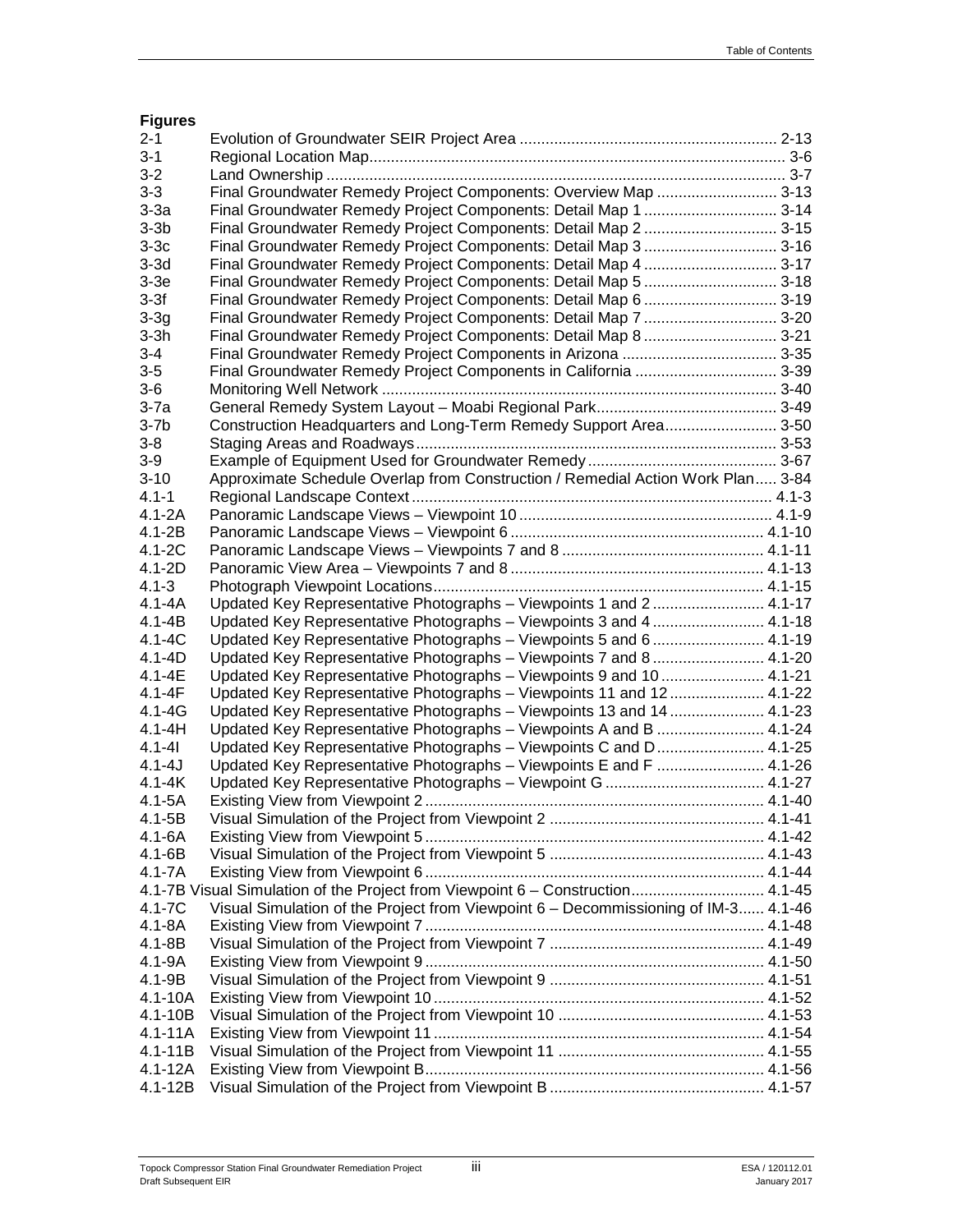| $4.1 - 13A$             |                                                                                |        |
|-------------------------|--------------------------------------------------------------------------------|--------|
| $4.1 - 13B$             |                                                                                |        |
| $4.1 - 14A$             |                                                                                |        |
| $4.1 - 14B$             |                                                                                |        |
| $4.1 - 15A$             |                                                                                |        |
| $4.1 - 15B$             |                                                                                |        |
| 4.1-16A                 |                                                                                |        |
| $4.1 - 16B$             |                                                                                |        |
| $4.3 - 1$               |                                                                                |        |
| $4.3 - 1a$              |                                                                                |        |
| $4.3 - 1b$              |                                                                                |        |
| $4.3 - 1c$              |                                                                                |        |
| $4.3 - 1d$              |                                                                                |        |
| $4.3 - 2$               |                                                                                |        |
| $4.3 - 2a$              |                                                                                |        |
| $4.3 - 2b$              |                                                                                |        |
| $4.3 - 2c$              |                                                                                |        |
| $4.3 - 2d$              |                                                                                |        |
| $4.3 - 3$               | Construction Footprint of Final Groundwater Remedy Design  4.3-55              |        |
| $4.3 - 4$               |                                                                                |        |
| $4.3 - 4a$              |                                                                                |        |
| $4.3 - 4b$              |                                                                                |        |
| $4.3 - 4c$              |                                                                                |        |
| $4.3 - 4d$              |                                                                                |        |
|                         |                                                                                |        |
| $4.3 - 5$<br>$4.3 - 5a$ |                                                                                |        |
|                         |                                                                                |        |
| $4.3 - 5b$              |                                                                                |        |
| $4.3 - 5c$              |                                                                                |        |
| $4.3 - 5d$              |                                                                                |        |
| $4.3 - 6$               |                                                                                |        |
| $4.3 - 6a$              |                                                                                |        |
| $4.3 - 6b$              |                                                                                |        |
| $4.3 - 6c$              |                                                                                |        |
| $4.3 - 6d$              |                                                                                |        |
| $4.3 - 7$               |                                                                                |        |
| $4.3 - 8$               |                                                                                |        |
| $4.4 - 1$               |                                                                                |        |
| $4.5 - 1$               | Map of SWMUs, AOCs, and Approximate Extent of Hexavalent Chromium Plume. 4.5-6 |        |
| 4.6-1                   | Regional Surface Features                                                      | $46-3$ |
| $4.6 - 2$               | Groundwater Elevation Map, Shallow Zone, Alluvial Aquifer 4.6-13               |        |
| $4.6 - 3$               |                                                                                |        |
| $4.6 - 4$               | Extent of Hexavalent Chromium in Groundwater, Shallow Wells  4.6-17            |        |
| $4.6 - 5$               | Extent of Hexavalent Chromium in Groundwater, Mid-Depth Wells 4.6-18           |        |
| $4.6 - 6$               | Extent of Hexavalent Chromium in Groundwater, Deep Wells 4.6-19                |        |
| $4.6 - 7$               |                                                                                |        |
| $4.6 - 8$               |                                                                                |        |
| $4.6 - 9$               |                                                                                |        |
| $4.6 - 10$              |                                                                                |        |
| $4.6 - 11$              |                                                                                |        |
| $4.6 - 12$              |                                                                                |        |
| $4.7 - 1$               |                                                                                |        |
| $4.7 - 2$               | Land Use Compatibility for Community Noise Environment  4.7-15                 |        |
| $4.9 - 1$               |                                                                                |        |
| $6 - 1$                 |                                                                                |        |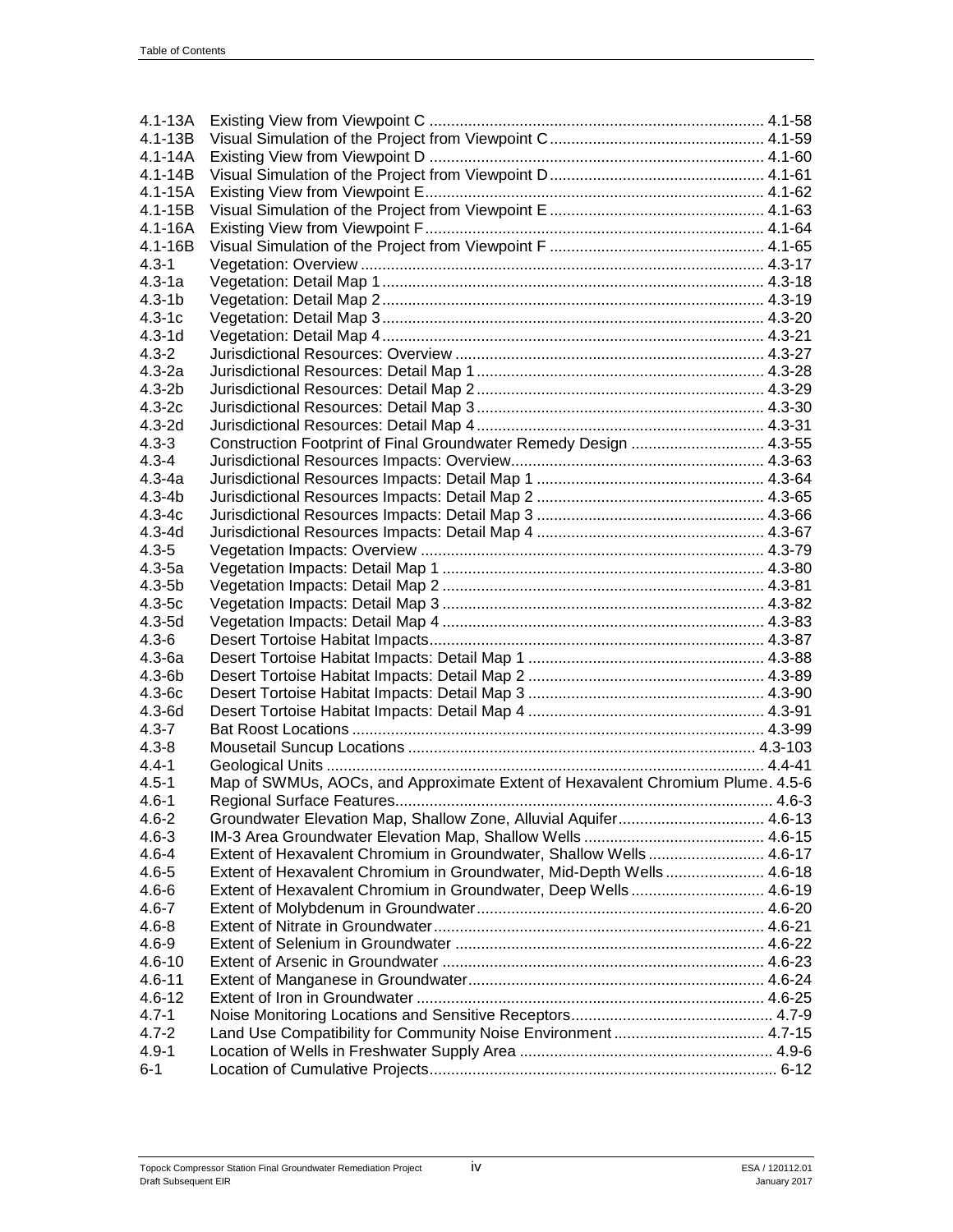### **Figures (cont.)**

| 7-1   |  |
|-------|--|
| $7-2$ |  |
| $7-3$ |  |
|       |  |

#### **Tables**

| $1 - 1$    |                                                                                    |  |
|------------|------------------------------------------------------------------------------------|--|
| $1 - 2$    |                                                                                    |  |
| $1 - 3$    |                                                                                    |  |
| $3 - 1$    |                                                                                    |  |
| $3 - 2$    |                                                                                    |  |
| $3 - 3$    |                                                                                    |  |
| $3 - 4$    |                                                                                    |  |
| $3-5$      |                                                                                    |  |
| $3-6$      |                                                                                    |  |
| $3 - 7$    |                                                                                    |  |
| $3 - 8$    | Sample Breakdown of Employees for Operation and Maintenance Facilities  3-82       |  |
| $3-9$      |                                                                                    |  |
| $3 - 10$   | Summary of Numbers of Anticipated Workers, Trucks, and Vehicles 3-89               |  |
| $4.1 - 1$  | Summary of Groundwater FEIR Key Views of the Project Area  4.1-7                   |  |
| $4.1 - 2$  |                                                                                    |  |
| $4.1 - 3$  |                                                                                    |  |
| $4.2 - 1$  | Summary of 2015 Estimated Emissions Inventory for Criteria Air Pollutants and      |  |
|            |                                                                                    |  |
| $4.2 - 2$  | Summary of Annual Ambient Air Quality Data (2012-2014), Bullhead City,             |  |
|            |                                                                                    |  |
| $4.2 - 3$  |                                                                                    |  |
| $4.2 - 4$  | State and National Criteria Air Pollutant Standards, Effects, and Sources 4.2-14   |  |
| $4.2 - 5$  |                                                                                    |  |
| $4.2 - 6$  | Summary of Mojave Desert Air Quality Management District Air Quality Plans  4.2-16 |  |
| $4.2 - 7$  |                                                                                    |  |
| $4.2 - 8$  |                                                                                    |  |
| $4.2 - 9$  |                                                                                    |  |
| $4.2 - 10$ |                                                                                    |  |
| $4.2 - 11$ |                                                                                    |  |
| $4.2 - 12$ |                                                                                    |  |
| $4.3 - 1$  | Habitat Types in the Project Area Evaluated for the Final Remedy Design 4.3-15     |  |
| $4.3 - 2$  |                                                                                    |  |
| $4.3 - 3$  | Special-Status Species Potentially Occurring in the Project Area That Were Not     |  |
|            | Evaluated in the Groundwater FEIR or have an Elevated Potential for                |  |
|            |                                                                                    |  |
| $4.3 - 4$  |                                                                                    |  |
| $4.3 - 5$  |                                                                                    |  |
| $4.4 - 1$  | Summary of Native American Concerns Expressed During the Groundwater               |  |
|            |                                                                                    |  |
| $4.4 - 2$  | Archaeological and Historic-Period Built Resources in the Project Area  4.4-17     |  |
| $4.4 - 3$  | Archaeological and Historic-Period Built Resources In or Overlapping Planned       |  |
|            |                                                                                    |  |
| $4.4 - 4$  | National Old Trails Highway/Route 66 (CA-SBR-2910H) Segments in the Project        |  |
|            |                                                                                    |  |
| $4.4 - 5$  |                                                                                    |  |
| $4.4 - 6$  |                                                                                    |  |
| $4.4 - 7$  |                                                                                    |  |
| $4.4 - 8$  |                                                                                    |  |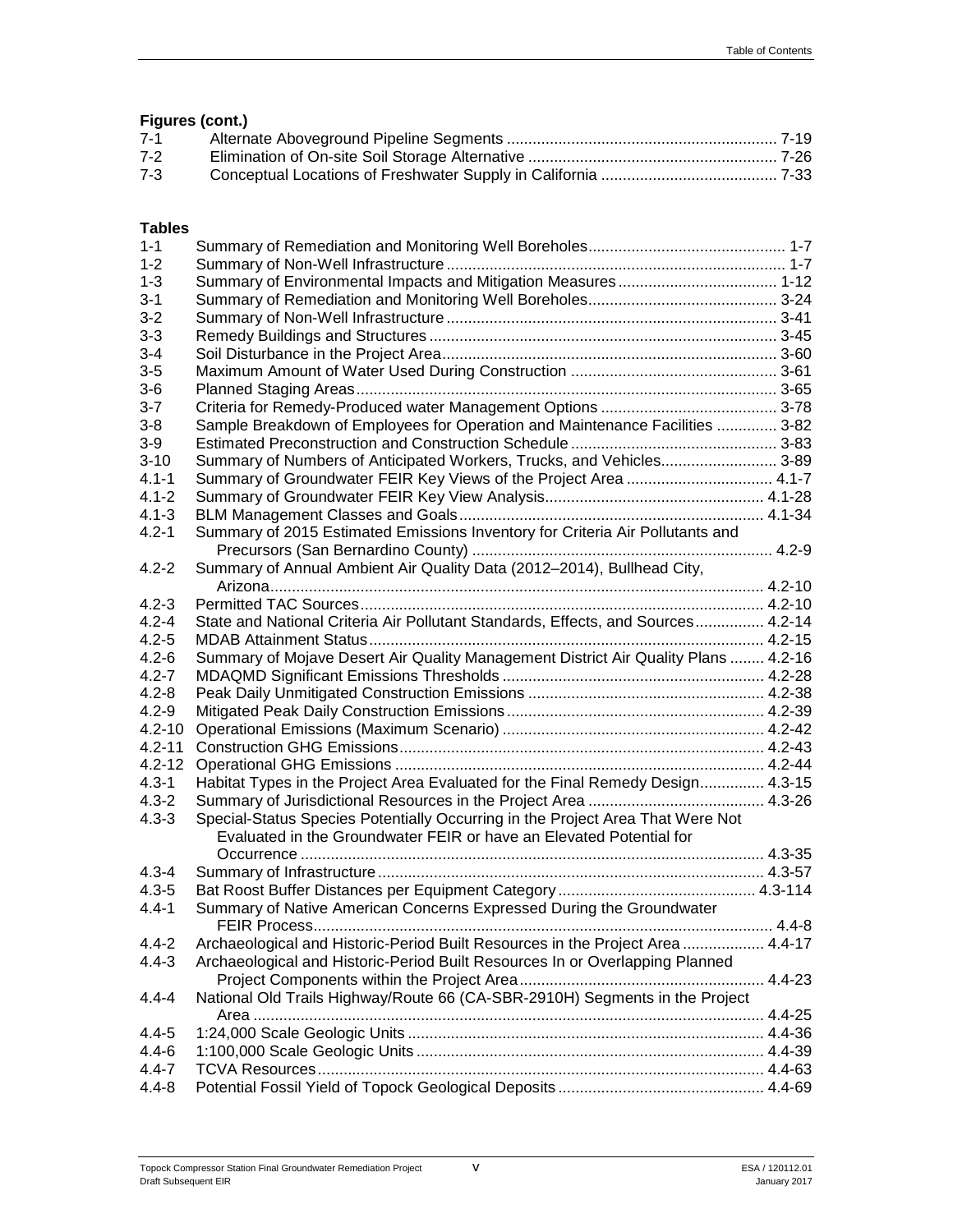#### **Tables (cont.)**

| $4.5 - 1$  |                                                                                          |
|------------|------------------------------------------------------------------------------------------|
| $4.6 - 1$  |                                                                                          |
| $4.7 - 1$  |                                                                                          |
| $4.7 - 2$  | Summary of Measured Ambient Noise Survey Levels (2012-2013)  4.7-8                       |
| $4.7 - 3$  | Summary of Measured Ambient Noise Survey Levels (2016)  4.7-12                           |
| $4.7 - 4$  |                                                                                          |
| $4.7 - 5$  |                                                                                          |
| $4.7 - 6$  |                                                                                          |
| $4.7 - 7$  |                                                                                          |
| $4.7 - 8$  |                                                                                          |
| 4.7-9      |                                                                                          |
| $4.7 - 10$ |                                                                                          |
| $4.7 - 11$ | Operational Noise Levels (Leq) at Existing Off-Site Sensitive Receiver Locations  4.7-29 |
| 4.7-12     | Summary of Modeled Traffic Noise Levels (Existing Plus Project - 2017)  4.7-34           |
| $4.7 - 13$ | Summary of Modeled Traffic Noise Levels (Future Plus Project - 2020)  4.7-34             |
| $4.7 - 14$ | Estimate of New Construction Noise Levels (Leq) at Existing Off-Site Sensitive           |
|            |                                                                                          |
| $4.7 - 15$ | Summary of Modeled Construction Traffic Noise Levels (2016) 4.7-42                       |
| $4.8 - 1$  | Landfills in the Vicinity, Permitted Capacity, and Anticipated Facility Lifespan 4.8-7   |
| $4.8 - 2$  |                                                                                          |
| $6 - 1$    |                                                                                          |
| $6-2$      |                                                                                          |
| $6 - 3$    | List of Projects Located at or within the Vicinity of the Proposed Project  6-7          |
| $7 - 1$    |                                                                                          |
| $7-2$      | Comparison of Infrastructure Associated with the Aboveground Pipeline                    |
|            |                                                                                          |
| $7 - 3$    |                                                                                          |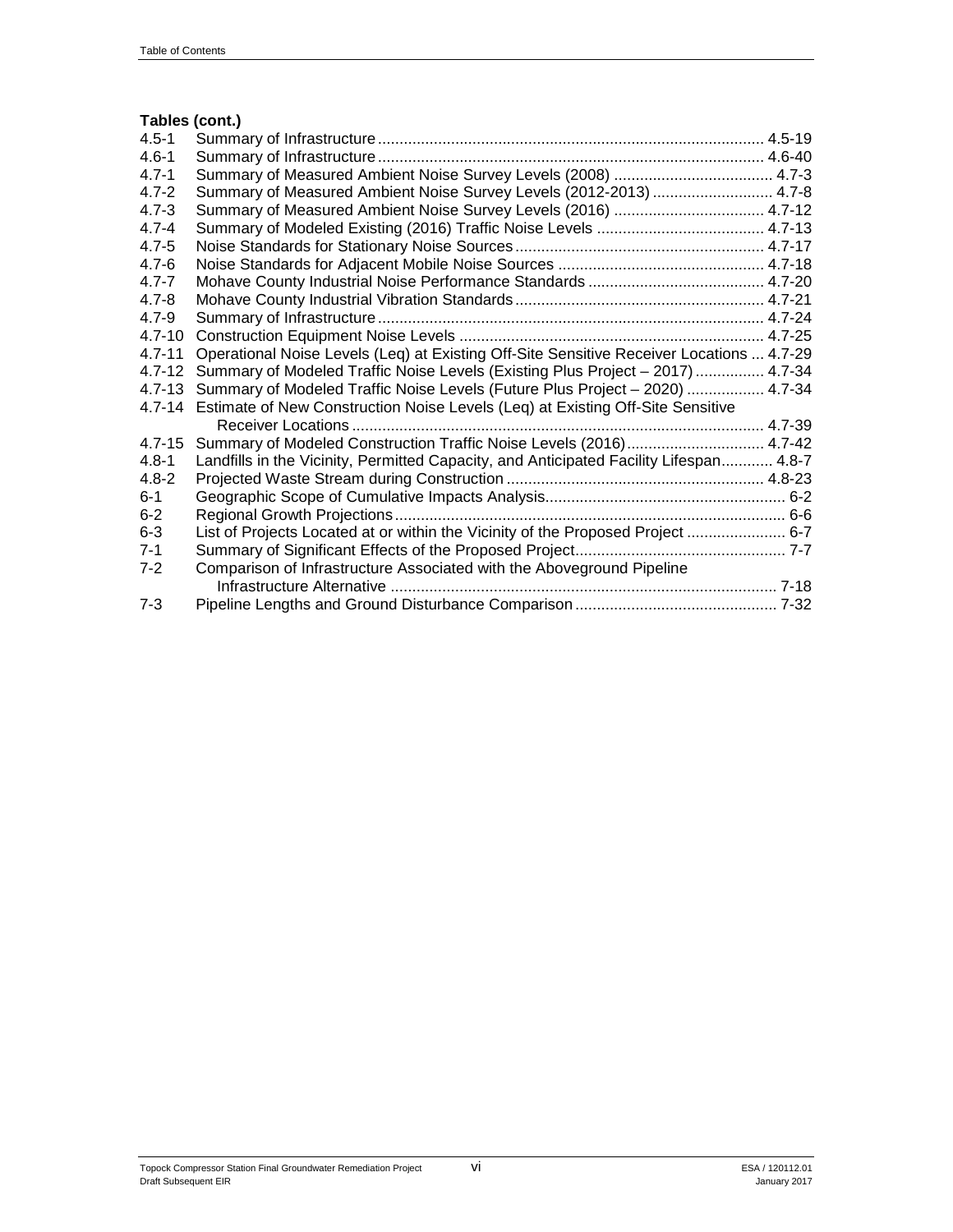### **ACRONYMS AND ABBREVIATIONS**

| AВ            | Assembly Bill                                                         |
|---------------|-----------------------------------------------------------------------|
| ACEC          | Area of Critical Environmental Concern                                |
| ADEQ          | Arizona Department of Environmental Quality                           |
| <b>ADT</b>    | Average Daily Traffic                                                 |
| <b>ADOA</b>   | Arizona Department of Administration                                  |
| <b>ADOT</b>   | Arizona Department of Transportation                                  |
| afa           | acre feet per annum                                                   |
| <b>AFY</b>    | acre-feet per year                                                    |
| <b>AGFD</b>   | Arizona Game and Fish Department                                      |
| ANSI          | American National Standards Institute                                 |
| AOC           | Area of Concern                                                       |
| <b>APE</b>    | Area of Potential Effect                                              |
| AQAP          | 1991 Air Quality Attainment Plan                                      |
| ARAR          | applicable or relevant and appropriate requirement                    |
| AR4           | <b>IPCC's Fourth Assessment Report</b>                                |
| A.R.S.        | <b>Arizona Revised Statutes</b>                                       |
| ASTM          | American Society for Testing and Materials                            |
| AT&SF         | Atchison, Topeka and Santa Fe Railway                                 |
| BACT          | Best Available Control Technology                                     |
| bgs           | below ground surface                                                  |
| <b>BIAMP</b>  | Bird Avoidance and Minimization Plan                                  |
| BLCA          | Beal Lake Conservation Area                                           |
| <b>BLM</b>    | U.S. Bureau of Land Management                                        |
| BMP           | <b>Best Management Practice</b>                                       |
| <b>BNSF</b>   | Burlington Northern Santa Fe                                          |
| <b>BOR</b>    | U.S. Bureau of Reclamation                                            |
| CAAQS         | California ambient air quality standards                              |
| CAA           | Clean Air Act                                                         |
| CalEEMod      | California Emissions Estimator Model                                  |
| CALFIRE       | California Department of Forestry and Fire Protection                 |
| Cal/OSHA      | California Division of Occupational Safety and Health                 |
| Caltrans      | California Department of Transportation                               |
| CARB          | California Air Resources Board                                        |
| CBC           | California Building Code                                              |
| <b>CCAA</b>   | California Clean Air Act                                              |
| <b>CCR</b>    | California Code of Regulations                                        |
| CDFW          | California Department of Fish and Wildlife                            |
| CEC           | California Energy Commission                                          |
| CEQA          | California Environmental Quality Act                                  |
| <b>CERCLA</b> | Comprehensive Environmental Response, Compensation, and Liability Act |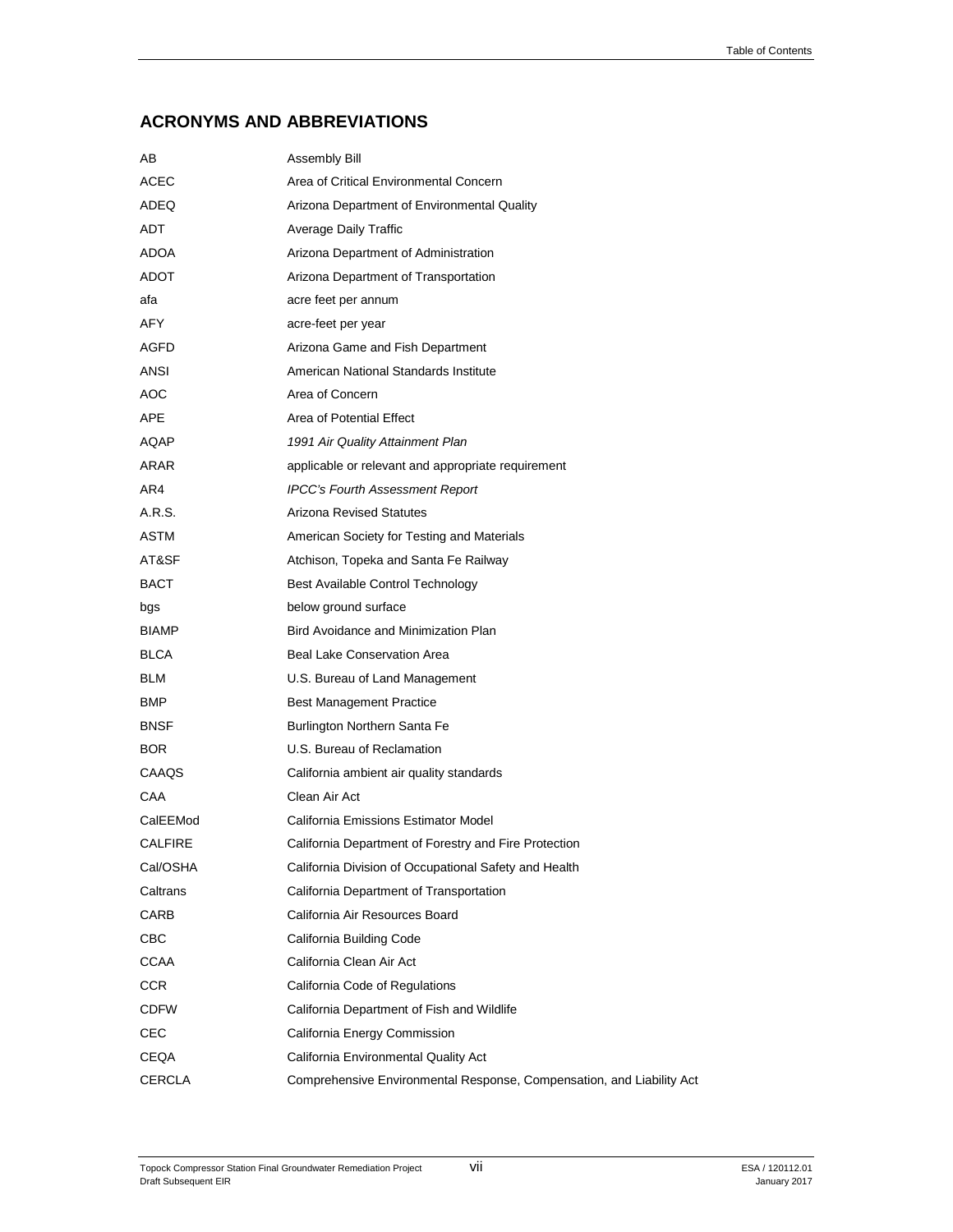| CESA              | California Endangered Species Act                  |
|-------------------|----------------------------------------------------|
| <b>CFR</b>        | Code of Federal Regulations                        |
| CGP               | <b>Construction General Permit</b>                 |
| CH <sub>4</sub>   | methane                                            |
| <b>CHPMP</b>      | Cultural and Historical Properties Management Plan |
| CHQ               | <b>Construction Headquarters</b>                   |
| <b>CHRIS</b>      | California Historical Resources Information System |
| <b>CIP</b>        | Clean-In-Place                                     |
| <b>CLP</b>        | <b>USEPA Contract Laboratory Program</b>           |
| CMS/FS            | Corrective Measures Study/Feasibility Study        |
| <b>CNDDB</b>      | California Natural Diversity Database              |
| CNEL              | Community Noise Equivalent Level                   |
| <b>CNPS</b>       | California Native Plant Society                    |
| CO                | carbon monoxide                                    |
| COC               | chemical of concern                                |
| CO <sub>2</sub>   | carbon dioxide                                     |
| CO <sub>2</sub> e | $CO2$ equivalents                                  |
| COPC              | chemical of potential concern                      |
| <b>CPUC</b>       | California Public Utilities Commission             |
| Cr(III)           | trivalent chromium                                 |
| Cr(T)             | total chromium                                     |
| Cr(VI)            | hexavalent chromium                                |
| C/RAWP            | Construction/Remedial Action Work Plan             |
| <b>CRHR</b>       | California Register of Historical Resources        |
| CRIT              | Colorado River Indian Tribes                       |
| <b>CRPR</b>       | <b>CNPS California Rare Plant Rank</b>             |
| CSLC              | California State Lands Commission                  |
| <b>CTR</b>        | California Toxics Rule                             |
| <b>CUPA</b>       | Certified Unified Program Agency                   |
| <b>CWA</b>        | Clean Water Act                                    |
| dВ                | decibels                                           |
| dBA               | A-weighted decibels                                |
| <b>DEIR</b>       | draft environmental impact report                  |
| DEM               | digital elevation model                            |
| DOI               | United States Department of the Interior           |
| <b>DOT</b>        | U.S. Department of Transportation                  |
| DPM               | diesel particulate matter                          |
| DPR               | California Department of Parks and Recreation      |
| DQO               | Data Quality Objective                             |
| <b>DTSC</b>       | California Department of Toxic Substances Control  |
| EHS               | Division of Environmental Health Services          |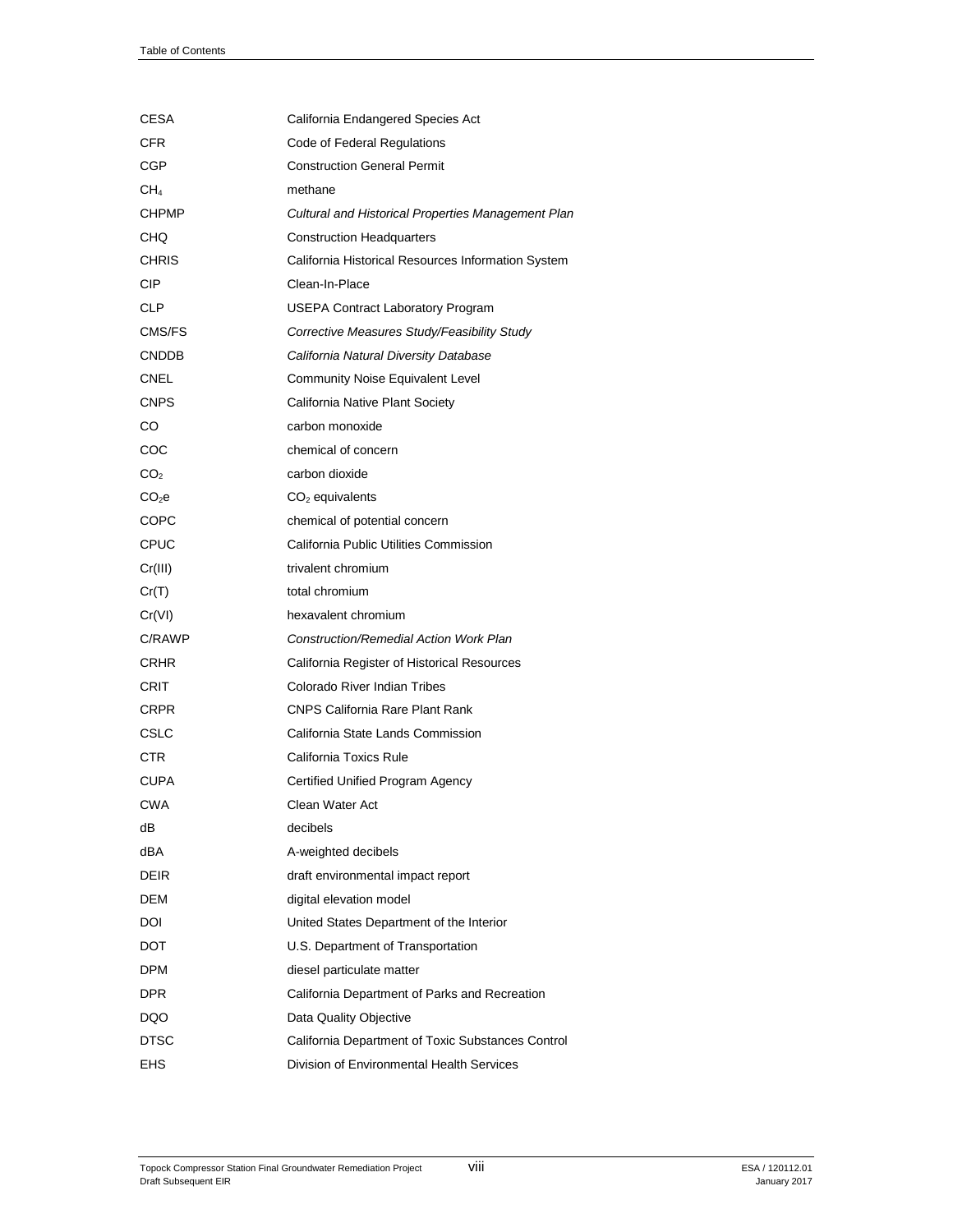| EIR                 | environmental impact report                                                         |
|---------------------|-------------------------------------------------------------------------------------|
| EM                  | electromagnetic induction                                                           |
| EPA                 | <b>Environmental Protection Agency</b>                                              |
| EPAct               | Energy Policy Act of 1992                                                           |
| <b>EPCRA</b>        | Emergency Planning and Community Right-to-Know Act                                  |
| EZ                  | exclusion zone                                                                      |
| <b>FAA</b>          | <b>Federal Aviation Administration</b>                                              |
| <b>FCAA</b>         | Federal Clean Air Act                                                               |
| <b>FCAAA</b>        | Federal Clean Air Act Amendments of 1990                                            |
| <b>FCR</b>          | field contact representative                                                        |
| <b>FESA</b>         | <b>Federal Endangered Species Act</b>                                               |
| <b>FEIR</b>         | final environmental impact report                                                   |
| FEMA                | Federal Emergency Management Agency                                                 |
| <b>FESA</b>         | <b>Federal Endangered Species Act</b>                                               |
| <b>FHWA</b>         | Federal Highway Administration                                                      |
| Final RFI/RI Report | Final RCRA Facility Investigation and Remedial Investigation Report (RFI/RI Report) |
| <b>FLPMA</b>        | Federal Land Policy and Management Act                                              |
| <b>FMIT</b>         | Fort Mojave Indian Tribe                                                            |
| <b>FTA</b>          | <b>Federal Transit Administration</b>                                               |
| <b>FWPTS</b>        | freshwater pre-injection treatment system                                           |
| GANDA               | Garcia and Associates                                                               |
| Groundwater FEIR    | Topock Compressor Station Groundwater Remediation Project Final EIR (January 2011)  |
| <b>HDCR</b>         | Hualapai Department of Cultural Resources                                           |
| <b>HDPE</b>         | high-density polyethylene                                                           |
| GHG                 | greenhouse gas                                                                      |
| <b>GIS</b>          | Geographic Information System                                                       |
| gpm                 | gallons per minute                                                                  |
| GPR.                | ground-penetrating radar                                                            |
| $H_2S$              | hydrogen sulfide                                                                    |
| <b>HAZWOPER</b>     | Hazardous Waste Operations and Emergency Response                                   |
| <b>HAPs</b>         | hazardous air pollutants                                                            |
| <b>HMBP</b>         | <b>Hazardous Materials Business Plan</b>                                            |
| HMD                 | <b>Hazardous Materials Division</b>                                                 |
| HOV                 | high occupancy vehicle                                                              |
| <b>HNWR</b>         | Havasu National Wildlife Refuge                                                     |
| <b>HSWA</b>         | Hazardous and Solid Waste Amendments                                                |
| NTH                 | National Trails Highway                                                             |
| Hz                  | hertz                                                                               |
| $I-40$              | Interstate 40                                                                       |
| <b>IAMPO</b>        | International Association of Plumbing and Mechanical Officials                      |
| <b>IDW</b>          | investigation-derived waste                                                         |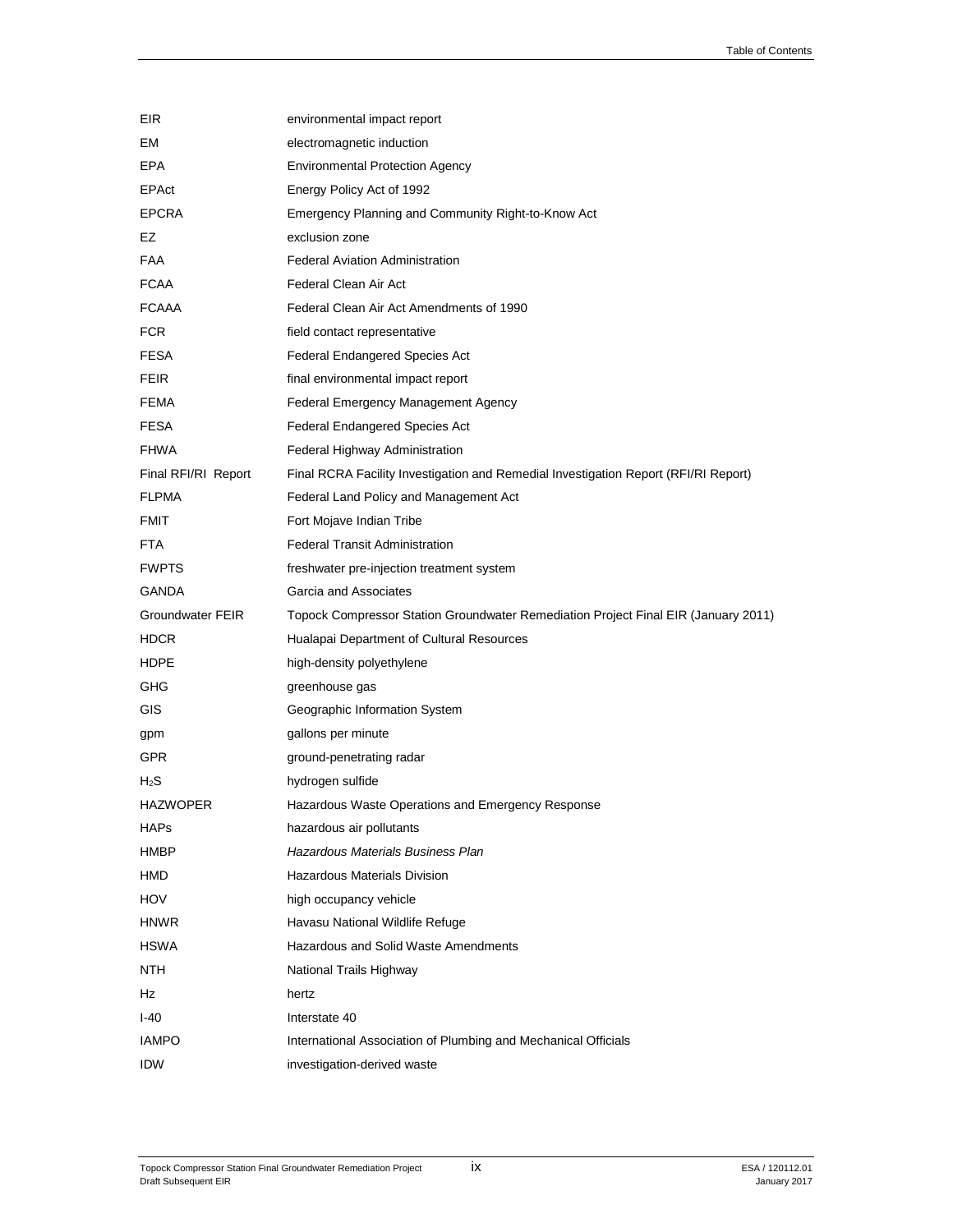| <b>IEPR</b>              | Integrated Energy Policy Report                                                                                                         |
|--------------------------|-----------------------------------------------------------------------------------------------------------------------------------------|
| IM                       | Interim Measure                                                                                                                         |
| <b>Interested Tribes</b> | Chemehuevi Indian Tribe, Cocopah Indian Tribe, Colorado River Indian Tribes, Fort Mojave<br>Indian Tribe, and the Hualapai Indian Tribe |
| <b>IPCC</b>              | Intergovernmental Panel on Climate Change                                                                                               |
| IRZ.                     | in situ reactive zone                                                                                                                   |
| IS                       | <b>Initial Study</b>                                                                                                                    |
| kWh.                     | kilowatt-hours                                                                                                                          |
| LACM                     | Natural History Museum of Los Angeles County                                                                                            |
| <b>LCR MSCP</b>          | Lower Colorado River Multi-Species Conservation Program                                                                                 |
| <b>LCWSP</b>             | Lower Colorado River Water Supply Project                                                                                               |
| LDL.                     | Larson Davis Laboratories                                                                                                               |
| LES                      | <b>Liquid Environmental Solutions</b>                                                                                                   |
| $L_{eq}$                 | energy-equivalent noise level                                                                                                           |
| $L_{\text{max}}$         | maximum noise level                                                                                                                     |
| $L_{min}$                | minimum noise level                                                                                                                     |
| LOS.                     | Level of Service                                                                                                                        |
| LUST                     | Leaking Underground Storage Tank                                                                                                        |
| <b>MACT</b>              | Maximum Achievable Control Technology                                                                                                   |
| MBTA                     | <b>Migratory Bird Treaty Act</b>                                                                                                        |
| MCL                      | maximum contaminant level                                                                                                               |
| MDAB.                    | Mojave Desert Air Basin                                                                                                                 |
| MDAQMD                   | Mojave Desert Air Quality Management District                                                                                           |
| МG                       | million gallons                                                                                                                         |
| mg/L                     | milligrams per liter                                                                                                                    |
| mg/kg                    | milligrams per kilogram                                                                                                                 |
| MLD                      | Most Likely Descendant                                                                                                                  |
| <b>MMRP</b>              | Mitigation Monitoring and Reporting Program                                                                                             |
| MMTCO <sub>2</sub> e     | gross million metric tons of carbon dioxide equivalent                                                                                  |
| mph                      | miles per hour                                                                                                                          |
| MPO                      | metropolitan planning organization                                                                                                      |
| <b>MRZ</b>               | Mineral Resource Zone                                                                                                                   |
| MS4                      | municipal separate storm sewer system                                                                                                   |
| msl                      | mean sea level                                                                                                                          |
| МW                       | monitoring well                                                                                                                         |
| MWh                      | megawatt-hour                                                                                                                           |
| my                       | million years                                                                                                                           |
| $N_2O$                   | nitrous oxide                                                                                                                           |
| NAAQS                    | National Ambient Air Quality Standards                                                                                                  |
| <b>NAHC</b>              | Native American Heritage Commission                                                                                                     |
| <b>NED</b>               | <b>National Elevation Dataset</b>                                                                                                       |
| <b>NEPA</b>              | National Environmental Policy Act                                                                                                       |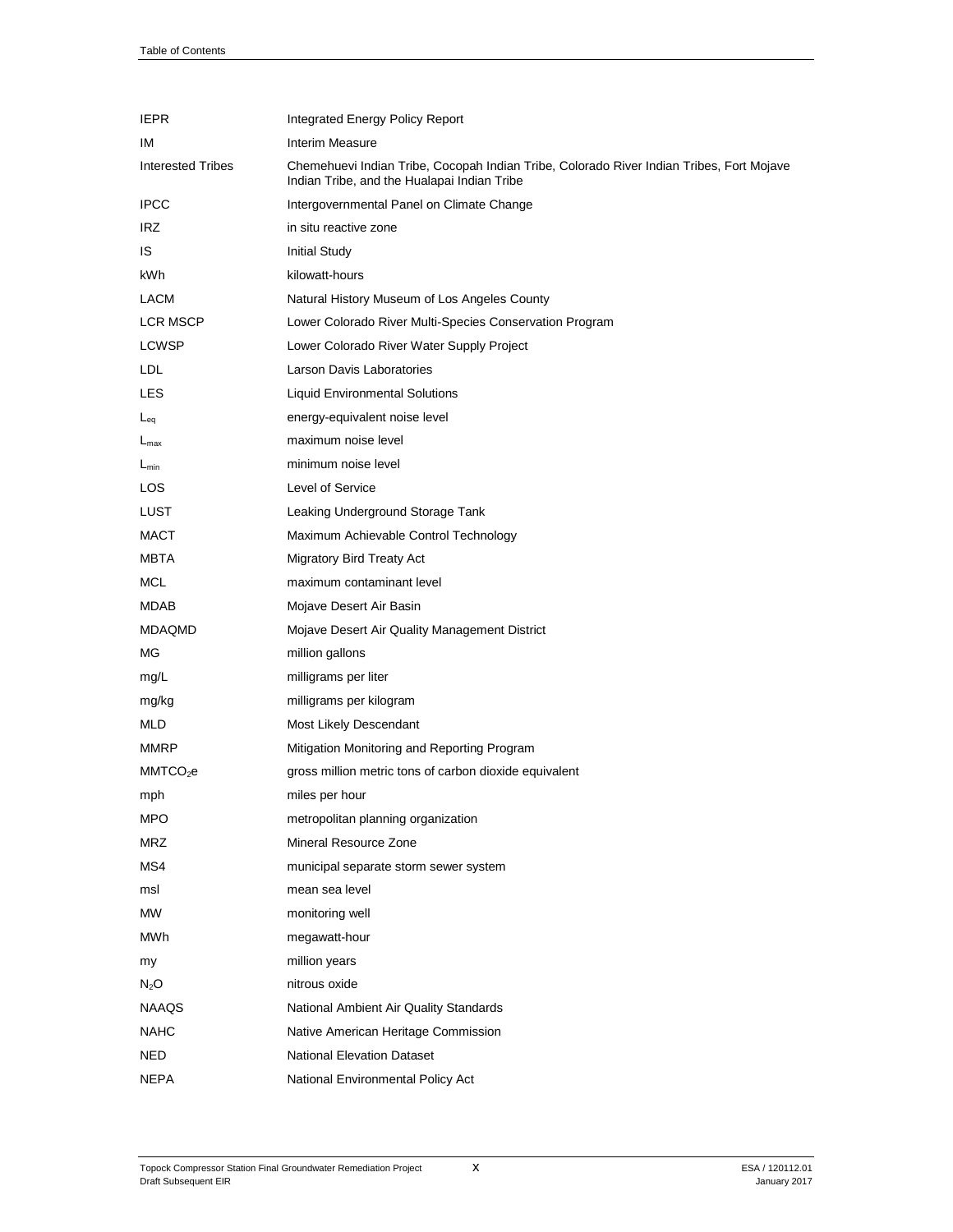| <b>NESHAP</b>     | national emissions standards for hazardous air pollutants                                                                       |
|-------------------|---------------------------------------------------------------------------------------------------------------------------------|
| <b>NHPA</b>       | National Historic Preservation Act                                                                                              |
| NO <sub>2</sub>   | nitrogen dioxide                                                                                                                |
| NOI               | Notice of Intent                                                                                                                |
| NOP               | Notice of Preparation                                                                                                           |
| $NO_{x}$          | nitrogen oxides                                                                                                                 |
| <b>NPDES</b>      | National Pollutant Discharge Elimination System                                                                                 |
| <b>NPS</b>        | U.S. National Park Service                                                                                                      |
| <b>NRCS</b>       | National Resource Conservation Service                                                                                          |
| <b>NRHP</b>       | National Register of Historic Places                                                                                            |
| <b>NSF</b>        | <b>National Sanitation Foundation</b>                                                                                           |
| <b>NTH</b>        | National Trails Highway                                                                                                         |
| NTR.              | <b>National Toxics Rule</b>                                                                                                     |
| <b>NWP</b>        | Nationwide Permit                                                                                                               |
| O&M Manual        | Operation and Maintenance Manual Final (100%) Design Submittal                                                                  |
| <b>OEHHA</b>      | Office of Environmental Health Hazard Assessment                                                                                |
| OHV               | Off-Highway Vehicle                                                                                                             |
| OSHA              | U.S. Occupational Safety and Health Administration                                                                              |
| <b>PA</b>         | Programmatic Agreement                                                                                                          |
| <b>PAH</b>        | polycyclic aromatic hydrocarbon                                                                                                 |
| <b>PBA</b>        | Programmatic Biological Assessment for Pacific Gas and Electric Topock Compressor Station<br>Remedial and Investigative Actions |
| <b>PCBs</b>       | polychlorinated biphenyls                                                                                                       |
| <b>PFC</b>        | perfluorocarbon                                                                                                                 |
| <b>PFYC</b>       | Potential Fossil Yield Classification                                                                                           |
| PG&E              | Pacific Gas and Electric Company                                                                                                |
| PM <sub>2.5</sub> | fine particulate matter with an aerodynamic resistance diameter of 2.5 micrometers or less                                      |
| $PM_{10}$         | fine particulate matter with an aerodynamic resistance diameter of 10 micrometers or less                                       |
| ppd               | pounds per day                                                                                                                  |
| <b>PPV</b>        | peak particle velocity                                                                                                          |
| PQS               | professional qualifications standards                                                                                           |
| <b>PRC</b>        | <b>Public Resources Code</b>                                                                                                    |
| PRMP              | Paleontological Resources Management Plan                                                                                       |
| <b>PRPA</b>       | Paleontological Resources Preservation Act                                                                                      |
| RAO               | Remedial Action Objective                                                                                                       |
| <b>RAWP</b>       | Human Health and Ecological Risk Assessment Work Plan                                                                           |
| RB                | <b>River Bank</b>                                                                                                               |
| <b>RCRA</b>       | Resource Conservation and Recovery Act                                                                                          |
| <b>RFA</b>        | <b>RCRA Facility Assessment</b>                                                                                                 |
| RFI               | <b>RCRA Facility Investigation</b>                                                                                              |
| RFI/RI            | Resource Conservation and Recovery Act Facility Investigation and Remedial Investigation<br>Report                              |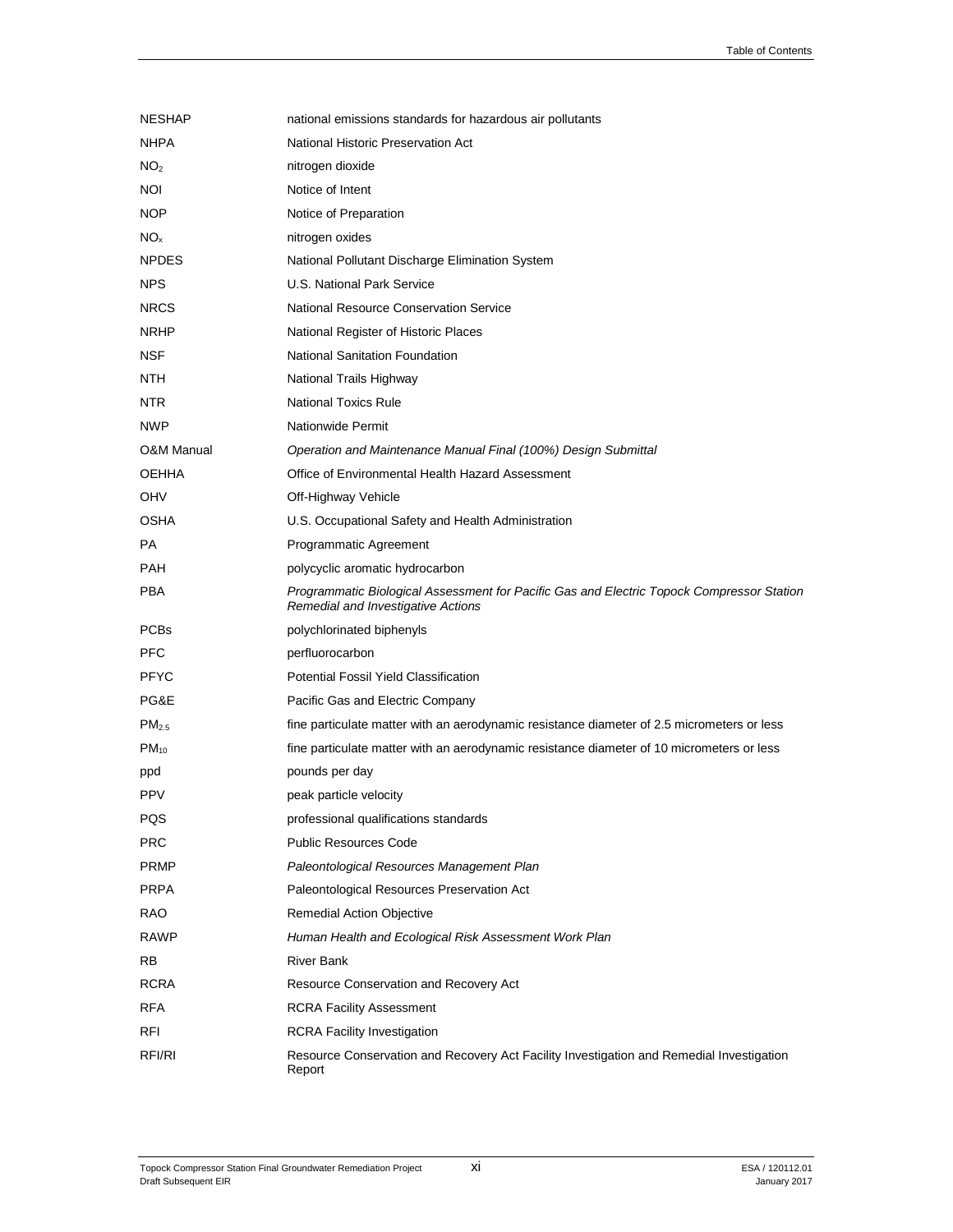| RMA             | Risk management analysis                              |
|-----------------|-------------------------------------------------------|
| RMP             | Resource Management Plan                              |
| RMS             | root mean square                                      |
| <b>ROG</b>      | reactive organic gases                                |
| <b>ROW</b>      | right-of-way                                          |
| RV              | recreational vehicle                                  |
| <b>RWQCB</b>    | Regional Water Quality Control Board                  |
| <b>SBAIC</b>    | San Bernardino Archaeological Information Center      |
| SBCM            | Museum of San Bernardino County                       |
| <b>SCADA</b>    | Supervisory Control and Data Acquisition              |
| <b>SCAG</b>     | Southern California Association of Governments        |
| <b>SCF</b>      | standard cubic feet                                   |
| SCH             | <b>State Clearinghouse</b>                            |
| Scoping Plan    | AB 32 Climate Change Scoping Plan                     |
| <b>SCRMA</b>    | Special Cultural Resource Management Area             |
| SCS             | sustainable communities strategies                    |
| Section 106     | Section 106 of the National Historic Preservation Act |
| <b>SEIR</b>     | subsequent environmental impact report                |
| SEL             | sound exposure level                                  |
| SENEL           | single event noise exposure level                     |
| <b>SERC</b>     | State Emergency Response Commission                   |
| $\mathsf{SF}_6$ | sulfur hexafluoride                                   |
| SHPO            | <b>State Historic Preservation Officer</b>            |
| SIP             | State Implementation Plan                             |
| SFL             | Sacred Land File                                      |
| SLM             | sound level meter                                     |
| SO <sub>2</sub> | sulfur dioxide                                        |
| $SO_{X}$        | oxides of sulfur                                      |
| SOP             | <b>Standard Operating Procedure</b>                   |
| Station         | <b>Topock Compressor Station</b>                      |
| SVOC            | semivolatile organic compound                         |
| SWMU            | Solid Waste Management Unit                           |
| <b>SWPPP</b>    | Stormwater Pollution Prevention Plan                  |
| <b>SWRCB</b>    | State Water Resources Control Board                   |
| TACs            | toxic air contaminants                                |
| TAL/TCL         | Target Compound and Target Analyte Lists              |
| ТВС             | "To Be Considered" criteria                           |
| TCA             | <b>Topock Cultural Area</b>                           |
| TCP             | <b>Traditional Cultural Property</b>                  |
| TCS             | <b>Topock Compressor Station</b>                      |
| TCRA            | Time critical removal action                          |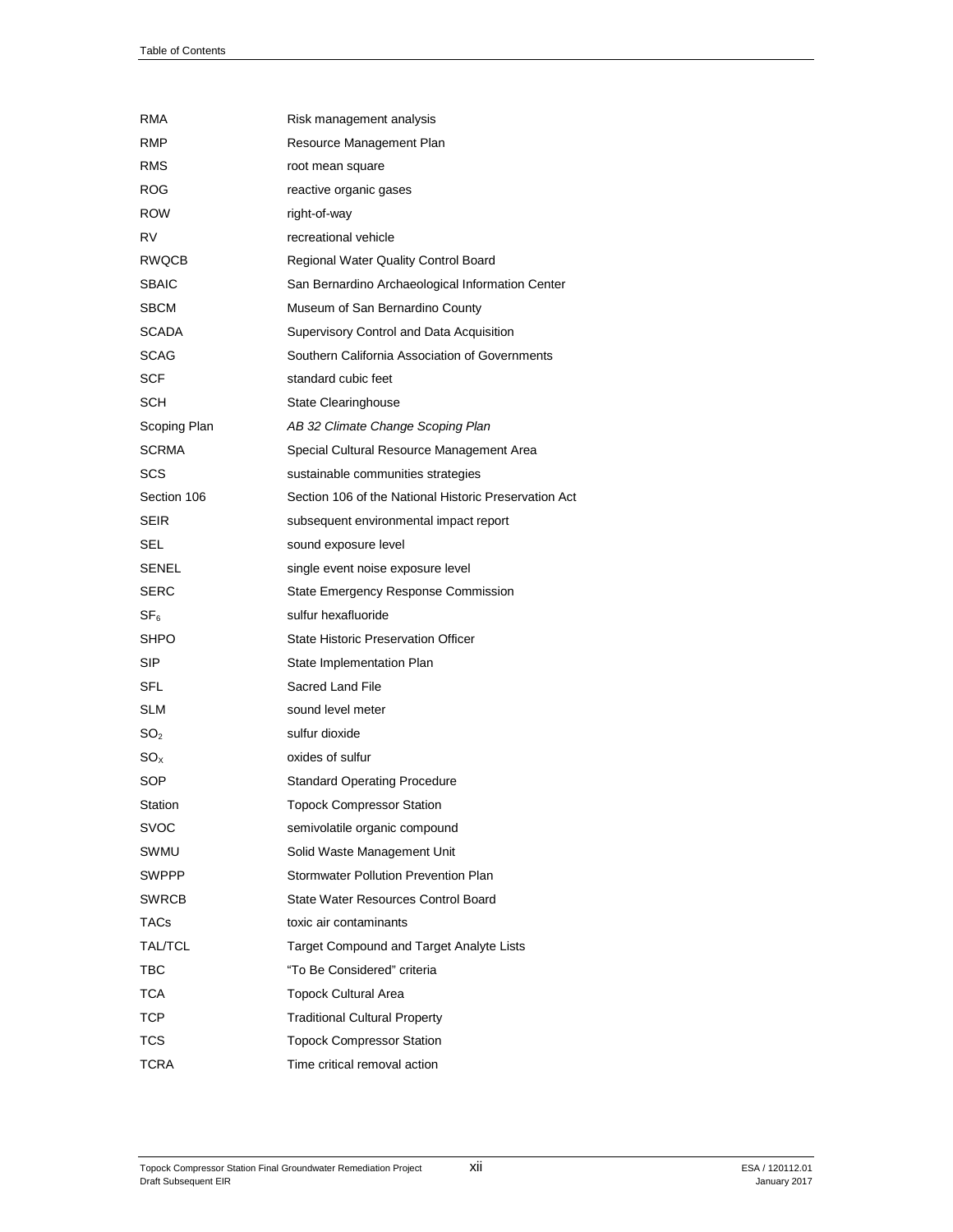| <b>TDS</b>      | total dissolved solids               |
|-----------------|--------------------------------------|
| <b>TMDL</b>     | <b>Total Maximum Daily Load</b>      |
| <b>TOC</b>      | total organic carbon                 |
| <b>TPH</b>      | total petroleum hydrocarbons         |
| <b>TRC</b>      | <b>Technical Review Committee</b>    |
| <b>TW Bench</b> | <b>Transwestern Bench</b>            |
| <b>TWG</b>      | <b>Technical Working Group</b>       |
| UA              | Undesignated Area                    |
| ug/kg           | micrograms per kilogram              |
| ug/L            | micrograms per liter                 |
| <b>URBEMIS</b>  | Urban Emissions model                |
| <b>USACE</b>    | U.S. Army Corps of Engineers         |
| <b>USEPA</b>    | U.S. Environmental Protection Agency |
| <b>USFWS</b>    | U.S. Fish and Wildlife Service       |
| <b>USGS</b>     | U.S. Geological Survey               |
| <b>US 95</b>    | United States Route 95               |
| VdB             | decibel notation                     |
| <b>VMG</b>      | Vertical Magnetic Gradient           |
| <b>VOC</b>      | volatile organic compound            |
| <b>VRM</b>      | Visual Resource Management           |
| WDR             | Waste Discharge Requirements         |
| <b>WWII</b>     | World War II                         |
| XRF             | x-ray fluorescence                   |
| ZEV             | zero emission vehicle                |
| ZNE             | zero net energy                      |